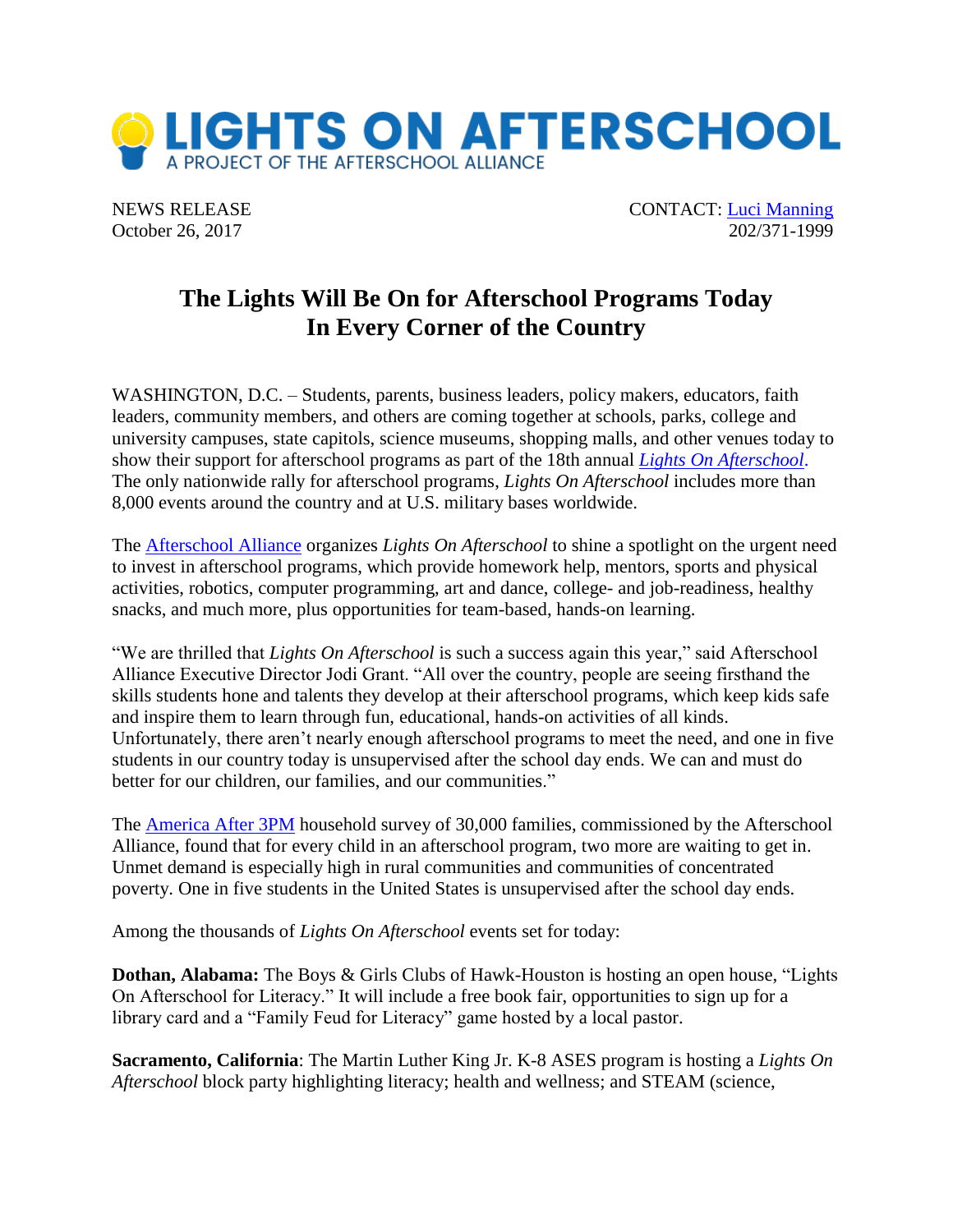technology, engineering, arts and math). Students and their families will build catapults out of plastic straws and craft sticks, make bookmarks, participate in cooking lessons, and more.

**Norwalk, Connecticut**: The Norwalk Housing Authority Learning Centers is celebrating *Lights On Afterschool* at the Stepping Stones Museum for Children. Student artwork will be on display, the STEM club will give a presentation and the teen chef program will do a cooking demonstration.

**Miami, Florida**: The Miami Marlins are opening Marlins Park for the After-School All-Stars South Florida special *Lights On Afterschool* event, which will feature a "CEO Relay Race" at which 200 students pair up with professionals from a variety of industries to discuss career and college paths.

**Mountain Home Air Force Base, Idaho**: Afterschool students from AFB Youth Programs are sharing a day in the life of the afterschool program at an open house and carnival. The event begins with a video made by Video Club afterschool students, and youth will showcase afterschool activities like poetry, jump rope, STEM science, and LEGO.

**Louisville, Kentucky:** The Coleridge Taylor YMCA is holding a Rock 'n Roll Science Spooktacular for *Lights On Afterschool*. Parents and students are making edible pumpkin slime and competing to see who can fit the most drops of water on a penny. Youth will soak eggs in rubbing alcohol to demonstrate the effects of alcohol on the human brain, and there will be a kickball game pitting parents against students.

**Jennings, Missouri**: The Missouri AfterSchool Network and Jennings School District is holding a *Lights On Afterschool* roundtable discussion at which Jennings School Board and City Council Member Terry Wilson will discuss policies that support afterschool and summer learning programs and the need for further investment.

**New York, New York:** This evening, for the 11th consecutive year, the iconic Empire State Building is being lit up in yellow and blue for *Lights On Afterschool*.

**Cleveland, Ohio:** The Horizon afterschool program at Wilbur Wright School is partnering with the Red Cross for a *Lights On Afterschool* event focused on emergency preparedness. It is part of Red Cross's Pillowcase Project, which gives students coping skills for stressful situations and teaches them about fire and tornado safety and how to prepare for other emergencies.

**Ft. Worth, Texas:** Eighty Fort Worth After School program sites are celebrating *Lights On Afterschool* with open houses, rallies, and family fun nights. Activities include 3D drone demonstrations created by students, performing arts, chess club challenges, fine art performances, student-built soap box car challenges, one-act plays, and more.

High school senior Angela Mamun designed the 2017 *[Lights On Afterschool](http://afterschoolalliance.org/imgs/2017_loaposter.jpg)* poster, taking inspiration from her Youth Policy Institute afterschool program in Los Angeles.